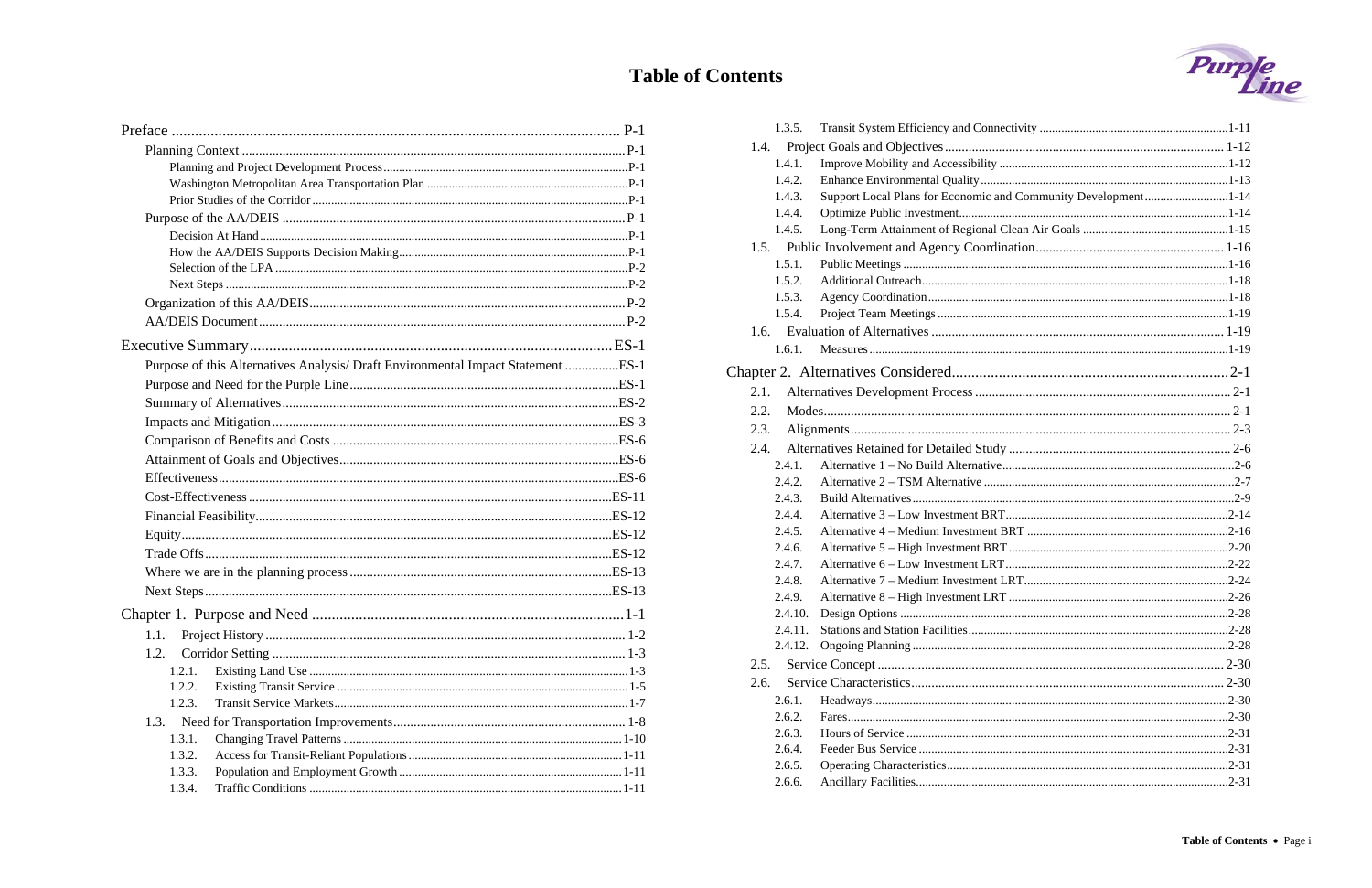

# **Table of Contents**

| 3.1.    |  |
|---------|--|
| 3.1.1.  |  |
| 3.1.2.  |  |
| 3.1.3.  |  |
| 3.2.    |  |
| 3.2.1.  |  |
| 3.2.2.  |  |
| 3.2.3.  |  |
| 3.2.4.  |  |
| 3.3.    |  |
| 3.4.    |  |
| 3.5.    |  |
| 3.6.    |  |
|         |  |
|         |  |
| 4.1.1.  |  |
| 4.1.2.  |  |
| 4.1.3.  |  |
| 4.2.    |  |
| 4.2.1.  |  |
| 4.2.2.  |  |
| 4.2.3.  |  |
| 4.2.4.  |  |
| 4.2.5.  |  |
| 4.2.6.  |  |
| 4.2.7.  |  |
| 4.2.8.  |  |
| 4.2.9.  |  |
| 4.2.10. |  |
| 4.2.11. |  |
| 4.2.12. |  |
| 4.2.13. |  |
| 4.2.14. |  |
| 4.2.15. |  |
| 4.2.16. |  |
| 4.3.    |  |
| 4.3.1.  |  |
| 4.3.2.  |  |

| 4.3.3.  |                                                                            |  |
|---------|----------------------------------------------------------------------------|--|
| 4.4.    |                                                                            |  |
| 4.4.1.  |                                                                            |  |
| 4.4.2.  |                                                                            |  |
| 4.4.3   |                                                                            |  |
|         |                                                                            |  |
| 4.5.1.  | Section 106 of the National Historic Preservation Act of 1966 (NHPA)  4-25 |  |
| 4.5.2.  |                                                                            |  |
| 4.5.3.  |                                                                            |  |
| 4.5.4.  |                                                                            |  |
| 4.5.5.  |                                                                            |  |
| 4.5.6.  |                                                                            |  |
| 4.5.7.  |                                                                            |  |
|         |                                                                            |  |
| 4.6.1.  |                                                                            |  |
| 4.6.2.  |                                                                            |  |
| 4.6.3.  |                                                                            |  |
|         |                                                                            |  |
| 4.7.1.  |                                                                            |  |
| 4.7.2.  |                                                                            |  |
| 4.7.3.  |                                                                            |  |
| 4.8.    |                                                                            |  |
| 4.8.1.  |                                                                            |  |
| 4.8.2.  |                                                                            |  |
| 4.8.3.  |                                                                            |  |
| 4.8.4.  | Mitigation Measures for Noise Associated with Line Operation,              |  |
|         |                                                                            |  |
| 4.9.    |                                                                            |  |
| 4.9.1.  |                                                                            |  |
| 4.9.2.  |                                                                            |  |
| 4.9.3.  |                                                                            |  |
| 4.9.4.  |                                                                            |  |
|         |                                                                            |  |
| 4.10.1. |                                                                            |  |
| 4.10.2. |                                                                            |  |
| 4.10.3. |                                                                            |  |
| 4.10.4. |                                                                            |  |
| 4.10.5. |                                                                            |  |
|         |                                                                            |  |
| 4.11.1. |                                                                            |  |
|         |                                                                            |  |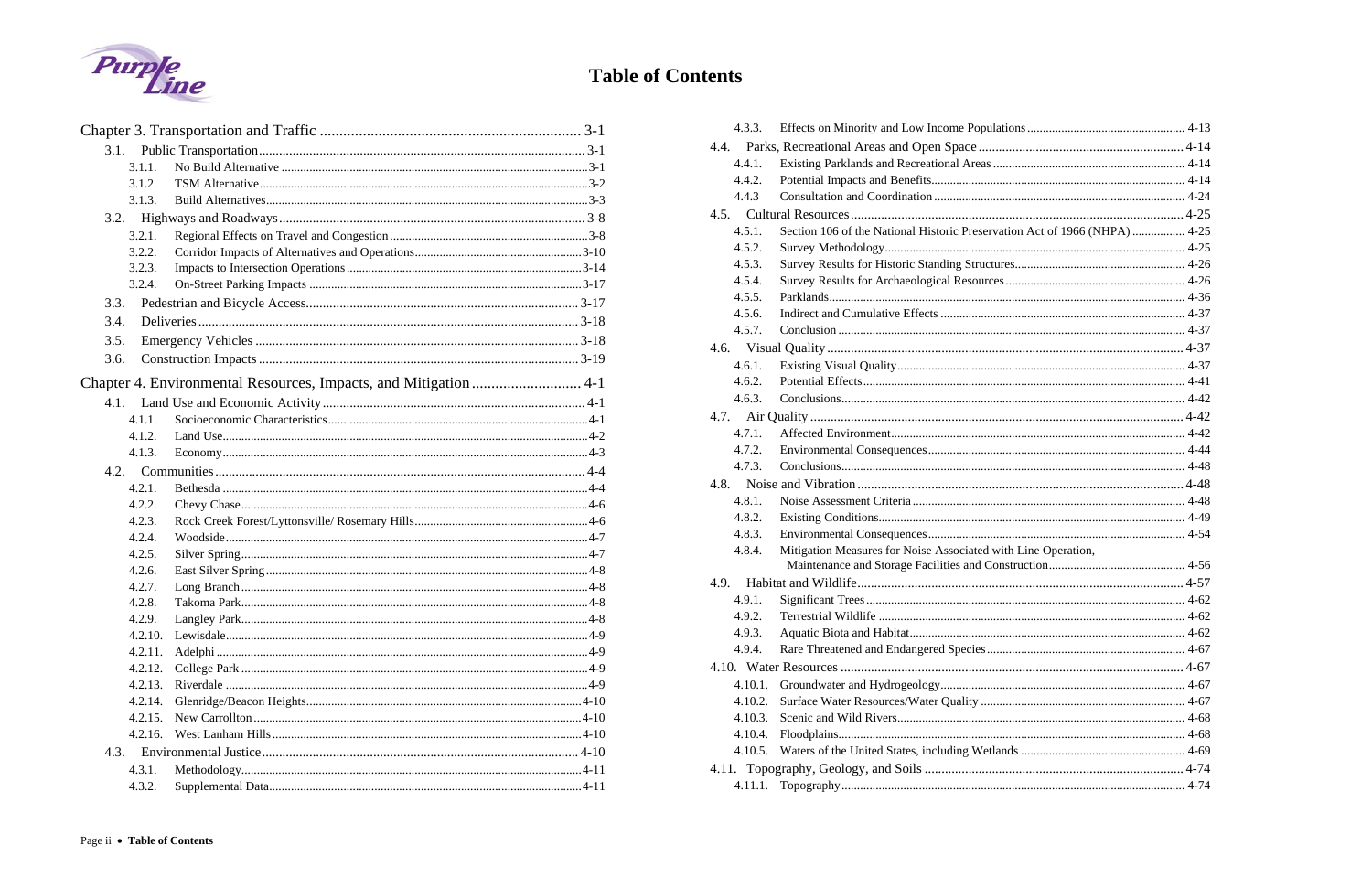# **Table of Contents**

| 4.11.3. |                                                                                 |
|---------|---------------------------------------------------------------------------------|
|         |                                                                                 |
|         |                                                                                 |
| 4.12.2. |                                                                                 |
| 4.12.3. |                                                                                 |
|         |                                                                                 |
|         |                                                                                 |
| 4.13.2. |                                                                                 |
|         |                                                                                 |
|         |                                                                                 |
|         |                                                                                 |
|         |                                                                                 |
|         |                                                                                 |
|         |                                                                                 |
|         |                                                                                 |
| 4.17.1. |                                                                                 |
| 4.17.2. |                                                                                 |
| 4.17.3. |                                                                                 |
| 4.17.4. |                                                                                 |
| 4.17.5. |                                                                                 |
| 4.17.6. |                                                                                 |
| 4.17.7. |                                                                                 |
| 4.17.8. | Construction Impacts and Mitigation for Various Types of Transit Operation 4-90 |
| 4.17.9. |                                                                                 |
|         |                                                                                 |
|         |                                                                                 |
|         |                                                                                 |
|         |                                                                                 |
| 5.1.    |                                                                                 |
| 5.1.1.  |                                                                                 |
| 5.1.2.  |                                                                                 |
| 5.1.3.  |                                                                                 |
| 5.1.4.  |                                                                                 |
| 5.1.5.  |                                                                                 |
| 5.2.    |                                                                                 |
| 5.2.1.  |                                                                                 |

| 5.2.2.                |  |
|-----------------------|--|
| 5.2.3.                |  |
| 5.2.4.                |  |
| 5.2.5.                |  |
| 5.2.6.                |  |
| 5.2.7.                |  |
| 5.2.8.                |  |
| 5.2.9.                |  |
| 5.2.10.               |  |
| 5.2.11.               |  |
| 5.2.12.               |  |
| 5.2.13.               |  |
| 5.3.                  |  |
|                       |  |
| 6.1.                  |  |
| 6.1.1.                |  |
| 6.2.                  |  |
| 6.3.                  |  |
| 6.3.1.                |  |
| 6.3.2.                |  |
| 6.3.3.                |  |
| 6.3.4.                |  |
| 6.3.5.                |  |
| 6.3.6.                |  |
| 6.4.                  |  |
| 6.5.                  |  |
| 6.6.                  |  |
| 6.6.1.                |  |
| 6.6.2.                |  |
| 6.6.3.                |  |
| 6.7.                  |  |
|                       |  |
| Glossary and Acronyms |  |
| References            |  |
| List of Recipients    |  |
| List of Preparers     |  |

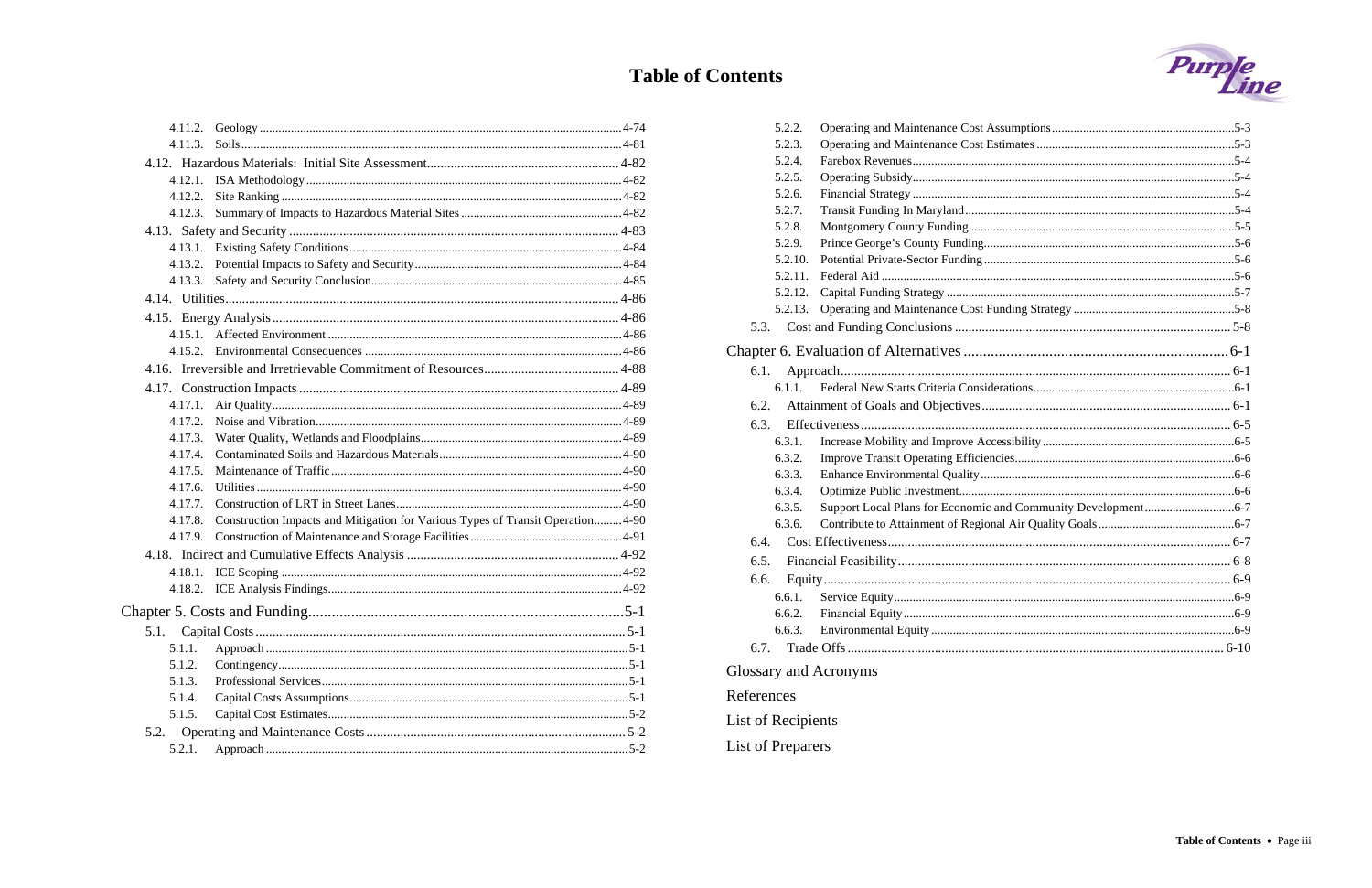

### **List of Tables**

| Table 1-1:    |                                                                       |  |  |
|---------------|-----------------------------------------------------------------------|--|--|
| Table 1-2:    | Daily Transit Trips, Origins, and Destinations by District, 2000  1-9 |  |  |
| Table 1-3:    |                                                                       |  |  |
| Table 1-4:    |                                                                       |  |  |
| Table 1-5:    |                                                                       |  |  |
| Table 1-6:    |                                                                       |  |  |
| Table 1-7:    |                                                                       |  |  |
| Table 1-8:    |                                                                       |  |  |
| Table 1-9:    |                                                                       |  |  |
| Table 2-1:    |                                                                       |  |  |
| Table 2-2:    |                                                                       |  |  |
| Table 2-3:    |                                                                       |  |  |
| Table 2-4:    |                                                                       |  |  |
| Table $2-4$ : |                                                                       |  |  |
| Table 2-4:    |                                                                       |  |  |
| Table 2-5:    |                                                                       |  |  |
| Table 2-6:    |                                                                       |  |  |
| Table 2-7:    |                                                                       |  |  |
| Table 2-8:    |                                                                       |  |  |
| Table 2-9:    |                                                                       |  |  |
| Table 3-1:    |                                                                       |  |  |
| Table 3-2:    |                                                                       |  |  |
| Table 3-3:    |                                                                       |  |  |
| Table 3-4:    |                                                                       |  |  |
| Table 3-5:    |                                                                       |  |  |
| Table 3-6:    |                                                                       |  |  |
| Table 3-7:    |                                                                       |  |  |
| Table 3-8:    |                                                                       |  |  |
| Table 3-9:    |                                                                       |  |  |
| Table 3-10:   |                                                                       |  |  |

| Table 3-11:  |                                                                         |  |
|--------------|-------------------------------------------------------------------------|--|
| Table 3-12:  | Year 2030 Daily Transportation System User Benefits by Alternative 3-7  |  |
| Table 3-15:  |                                                                         |  |
| Table 3-13:  | Year 2030 Daily Transportation System User Benefits with Mode Specific  |  |
| Table 3-14:  | Annual Change in Systemwide Farebox Revenues by Alternative Relative to |  |
| Table 3-16:  | Year 2030 Reduction in Automobile Trips by District Compared to         |  |
| Table 3-17:  |                                                                         |  |
| Table 3-18:  |                                                                         |  |
| Table 4.1-1: |                                                                         |  |
| Table 4.4-1: | Potential Direct Use of Public Parklands and Recreational Areas  4-19   |  |
| Table 4.4-2: |                                                                         |  |
| Table 4.5-1: |                                                                         |  |
| Table 4.5-2: |                                                                         |  |
| Table 4.5-3  | Areas of Archaeological Potential Identified in Cultural Resource       |  |
| Table 4.7-1: |                                                                         |  |
| Table 4.7-2: |                                                                         |  |
| Table 4.7-3: |                                                                         |  |
| Table 4.7-4: |                                                                         |  |
| Table 4.7-5: |                                                                         |  |
| Table 4.8-1: |                                                                         |  |
| Table 4.8-2: |                                                                         |  |
| Table 4.8-3: |                                                                         |  |
| Table 4.8-4: | Potential Areas of Wheel Squeal Noise Annoyance for Low Investment      |  |
| Table 4.8-5: | Potential Areas of Wheel Squeal Noise Annoyance for Medium Investment   |  |
| Table 4.8-6: | Potential Areas of Wheel Squeal Noise Annoyance for High Investment     |  |
|              |                                                                         |  |
|              |                                                                         |  |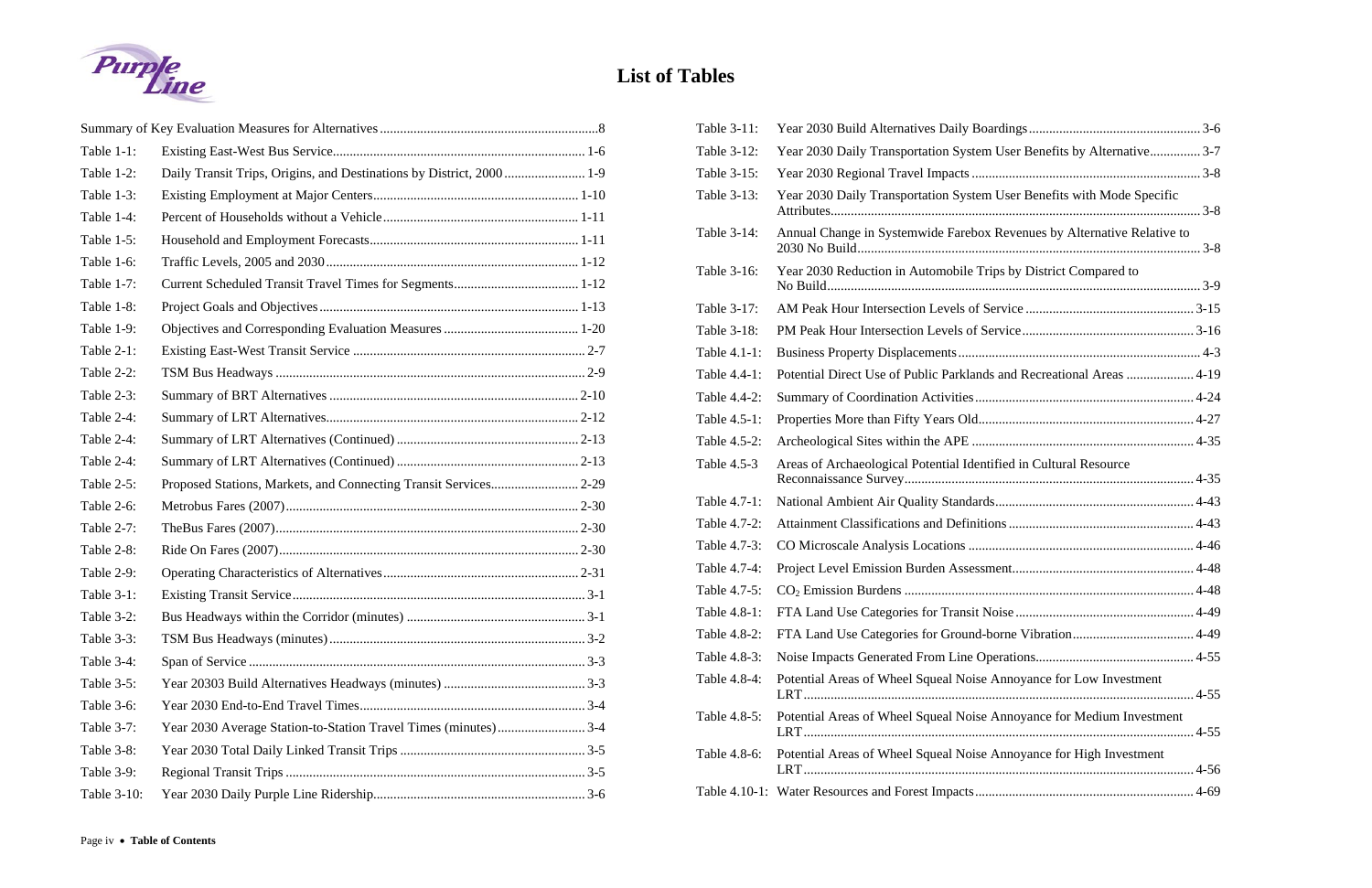#### **List of Tables**

| Table $5-2$ : | Total Annual Estimated Operating and Maintenance Costs (2007 dollars in |  |
|---------------|-------------------------------------------------------------------------|--|
|               |                                                                         |  |
| Table $6-2$ : |                                                                         |  |
|               |                                                                         |  |
| Table $6-4$ : |                                                                         |  |
|               |                                                                         |  |